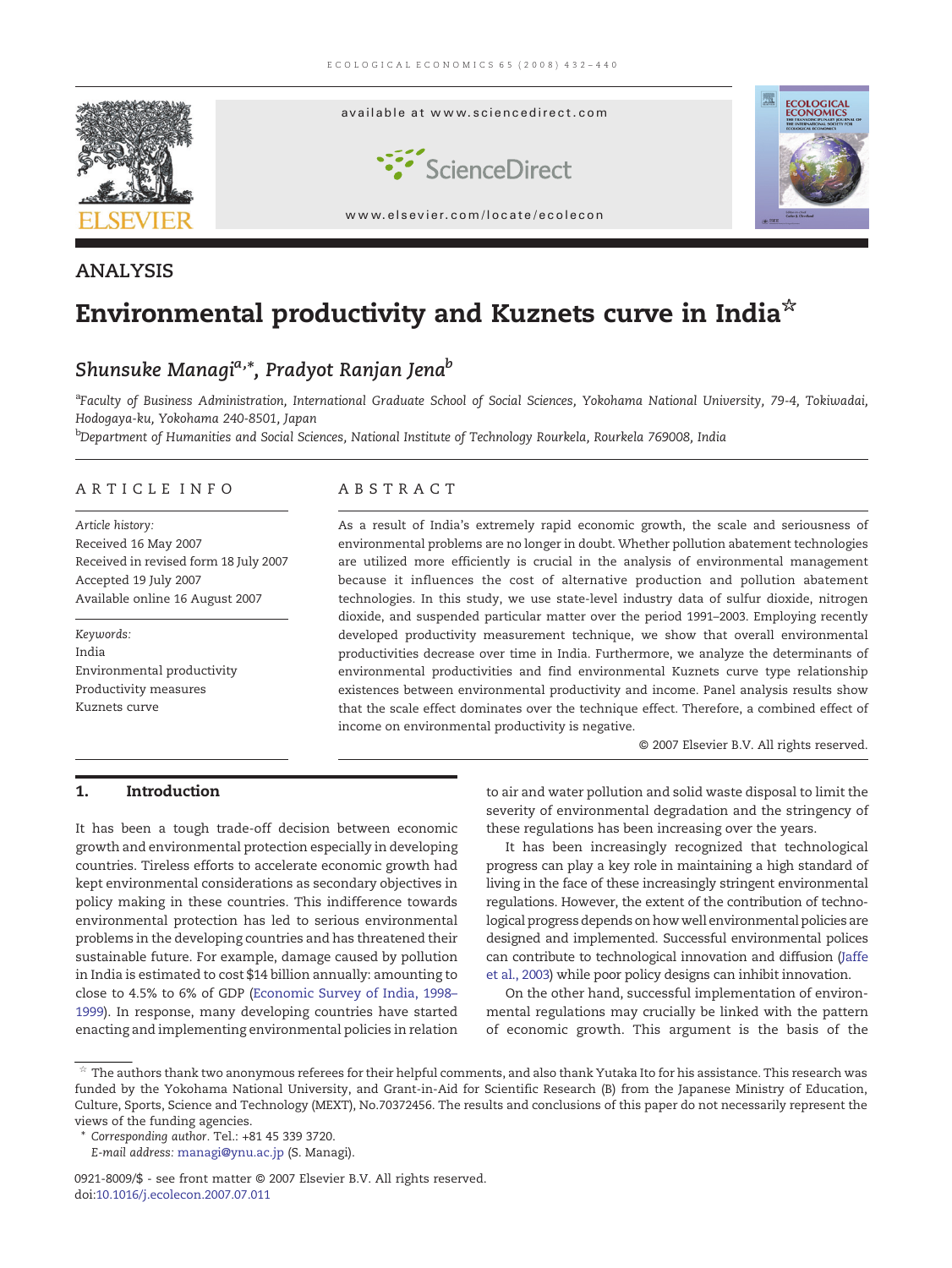environmental Kuznets curve (EKC) hypothesis, which has gained tremendous popularity among the researchers over the past decade. EKC draws its roots from the pioneering study by [Grossman and Krueger \(1993\)](#page--1-0), which established the empirical relationship between measures of environmental quality and national income. An inverted U-shaped relationship of the EKC imply that environmental degradation increases with income at low levels of income and then decreases once a threshold level of per capita income is reached.

After the study by [Grossman and Krueger \(1993\)](#page--1-0), many studies such as [Seldon and Song \(1994\)](#page--1-0) and [Holtz-Eakin and](#page--1-0) [Selden \(1995\)](#page--1-0) had investigated this relationship for alternative measures of environmental degradation with levels of pollutants or pollutant intensities (see [Dinda \(2004\),](#page--1-0) [Stern \(2004\),](#page--1-0) and [Managi \(2006\)](#page--1-0) for recent literature). There are studies that supported the EKC relationship between pollution and per capita national income. Their argument for such finding was that after a certain level of income, concern for environmental degradation becomes more relevant and a mechanism to reduce environmental degradation is put in place through necessary institutional, legal and technological adjustments.

However, a major criticism against these studies is that they have adopted a reduced form approach to examine the relationship between per capita income and pollution emis-sions ([Stern, 1998\)](#page--1-0). These two variables are merely the outcomes of a production process but they do not explain the underlying production process, which converts inputs into outputs and pollutants. In fact, the transformation of this production process may lead to environmental improvement at a higher level of income ([Zaim and Taskin, 2000\)](#page--1-0). Therefore, studies that examine the transformation of production process by quantifying the opportunity cost of adopting alternative environmentally superior technologies are more relevant to our study.

The more efficient utilization of pollution abatement technologies, at least in part, influences the cost of alternative production and pollution abatement technologies (e.g., [Jaffe](#page--1-0) [et al., 2003](#page--1-0)). An extensive body of theoretical literature examines the role of environmental policy in encouraging (or discouraging) productivity growth. On the one hand, abatement pressures may stimulate innovative responses that reduce the actual cost of compliance below those originally estimated. On the other hand, firms may be reluctant to innovate if they believe regulators will respond by 'ratcheting-up' standards even further. Therefore, in addition to the changes in environmental regulations and technology, management levels also affect environmental performance level or environmental productivity, which explains how efficiently pollutions are treated, defined by [Managi et al. \(2005\).](#page--1-0) Thus, whether environmental productivity increases over time is an empirical question. $<sup>1</sup>$ </sup>

Against this backdrop, the objective of this paper is two-fold; First, attempts are made to measure technological/productivity change for environmental (non-market) outputs of data of sulfur dioxide (SO<sub>2</sub>), nitrogen dioxide (NO<sub>2</sub>), and suspended particular matter (SPM) in India using state-level industry data over the period 1991–2003; second, the change in environmental productivity in different states are linked with their respective per capita income to find an EKC type relationship. We intend to measure environmental productivity following the traditional productivity literature. $2$  The regulations requiring more stringent pollution abatement do not necessarily change environmental productivity since the linear expansion of pollution abatement costs and pollution reduction does not necessarily change the pollution reduction per abatement cost.

The paper is structured as follows. Section 2 briefly reviews the environmental policies in India. The empirical model and data are explained in Section 3 while the results are presented in Section 4. The concluding remarks and further discussions are provided in Section 5.

### 2. Environmental policies in India

To combat the problem of environmental degradation, several environmental polices were initiated by the Government of India from late 1970s. India was the first country to insert an amendment into its Constitution allowing the State to protect and improve the environment for safeguarding public health, forests and wild life. The 42nd amendment was adopted in 1976 and went into effect January 3, 1977. The Directive Principles of State Policy (Article 47) requires not only a protectionist stance by the state but also compels the state to seek the improvement of polluted environments.

The Air (Prevention and Control of Pollution) Act was passed in 1981 and the Parliament had passed the Environmental Protection Act in 1986. The responsibility of administering new legislations fell on the central and state pollution control boards. The Department of Environment (DOE) was created in 1980, which was supposed to appraise the environmental aspects of development projects, to monitor air and water quality, to establish an environmental information system, to promote environmental research, and to coordinate activities between federal, state and local governments. The DOE was criticized, however, by environmental groups for its small political and financial base. Environmentalists recognized quickly that the DOE would essentially serve as an advisory body with few enforcement powers.

This deficiency was soon recognized and a Ministry of Environment and Forests (MoEF) was created in 1985. It continued the same functions that the DOE originally had, such as monitoring and enforcement, conducting environmental assessments and surveys, but also provided promotional work about the environment. The MoEF's implementation of a monitoring system was noteworthy (see [MoEF, 2001\)](#page--1-0). In 1984, there were 28 monitoring stations for air pollution in India. It had increased to 290 stations by 1994 including 51 stations from the Global Environmental Monitoring System (GEMS).

 $1$  Most current empirical studies focus on developed countries [\(Managi et al., 2005](#page--1-0)). To the authors' knowledge, there are few studies that have estimated the efficiency changes of environmental technology or management in the context of developing countries. See [Murtya et al. \(2006\)](#page--1-0) for recent application to the Indian Sugar industry.

 $2$  There are several studies that measures market productivity, For example, [Pallikara \(2004\)](#page--1-0) finds 2.8% annual increase of market TFP using Solow residual type total factor productivity over 1992 and 2001.